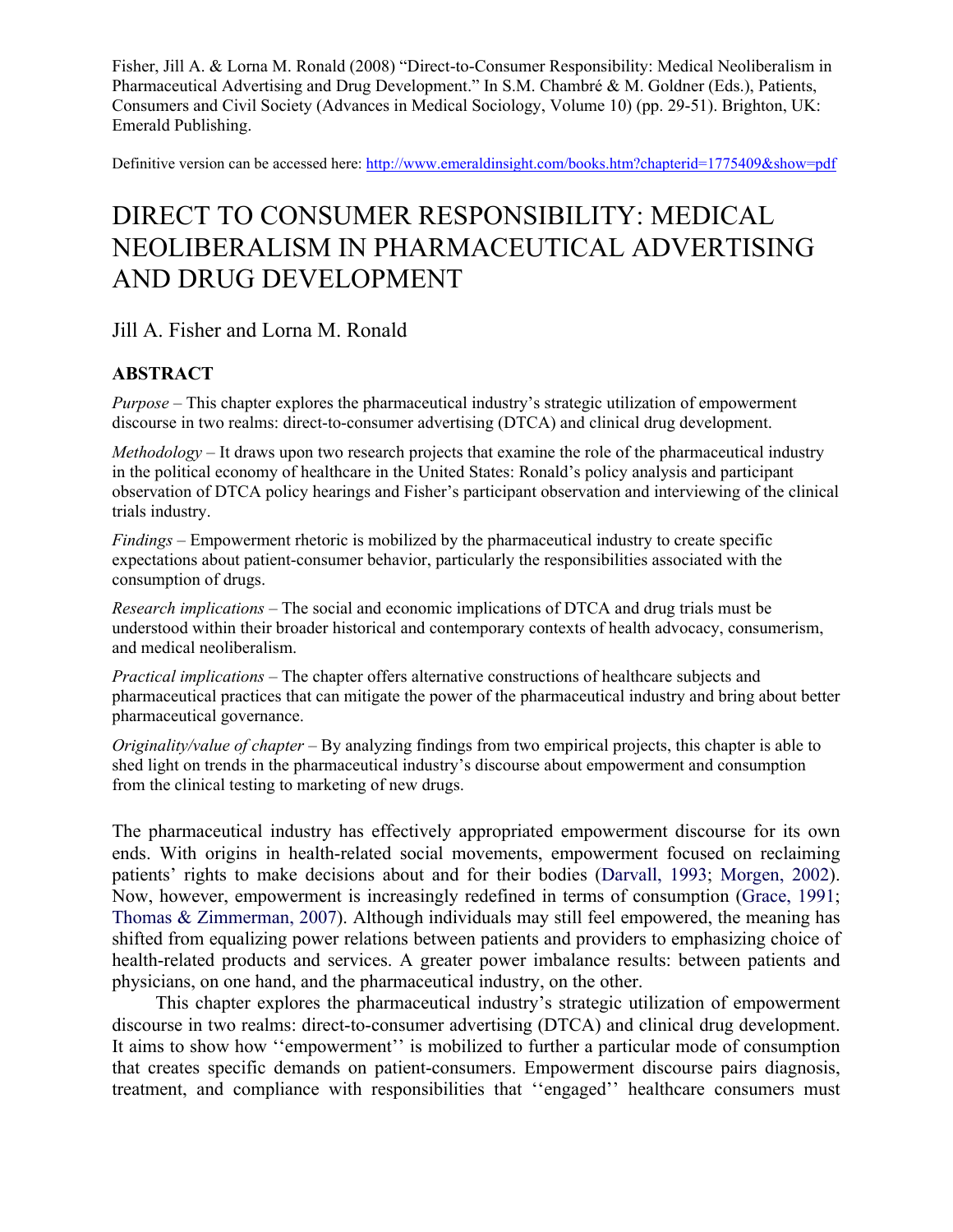assume. In the United States Food and Drug Administration (FDA) policy process, narratives construct DTCA as responding to and enabling the transformation of patients into empowered consumers. In clinical trials practice, narratives construct participation in pharmaceutical studies as empowering in spite of the questionable benefits to subjects. This chapter argues that the dominant discourses in DTCA and drug development shape patients' subjectivities as consumers, and it offers alternative constructions of healthcare subjects and pharmaceutical [end of page 30] practices that can mitigate the power of the pharmaceutical industry and bring about better pharmaceutical governance.

# **BACKGROUND**

The rise of a movement contesting the traditional doctor–patient power structure coincided with profound national, political, and economic changes in the United States. Beginning in the 1960s and 1970s, activists and policymakers challenged the established sovereignty of the medical profession (Starr, 1982). The Women's Health Movement critiqued physicians' control of information and decision-making (Morgen, 2002). Likewise, in the 1980s, the HIV/AIDS movement further undermined medical authority, advocating for increased patient participation in treatment and research into HIV/AIDS drugs (Epstein, 1996; Chambré, 2006).

During the same time period, the US government – as well as other post- industrialized countries, such as the United Kingdom – attempted to alleviate perceived crises in multiple domains, including energy, healthcare, housing, employment, and the environment, by implementing neoliberal economic policies (Pierson, 1994; Biven, 2001). As a mode of governance, neoliberalism prioritizes free markets and free trade and deprioritizes state provision of social goods. In the 1970s and 1980s, the rhetorical frame of crisis allowed conservatives to usher in domestic and international economic reform by reducing federal funding of public programs and introducing free trade agreements (Harvey, 2005). Neoliberal domestic policies characterize the US systems of welfare (Gilliom, 2001; Schram, 2006), healthcare (Frank, 2002; Fisher, 2007), education (Giroux, 2004; Monahan, 2005), and social security (Niggle, 2003).

Activists and policymakers – both conservatives and liberals – in the 1970s agreed that healthcare was in crisis, even if they disagreed about how to define the problem and its solutions. Regardless of their differences, both groups effectively drew on the rhetoric of progressive social movements. Activists successfully employed the discourse of autonomy and individual rights to change the nature of the doctor–patient relationship, increasing patient information and control over decision-making. However, corpora- tions strategically appropriated the discourse of autonomy and individual rights into their marketing strategies to encourage mass consumption of all types of consumer goods (Talbot, 2000; Cohen, 2003; Rutherford & Gallo, this volume). [end of page 31]

Within healthcare, an empowerment discourse was used to underscore the kind of personal responsibility for health deemed necessary for broad policy reform in healthcare delivery (Morgen, 2002). However, empowerment rhetoric can also depoliticize social problems by focusing on individual behavior. For example, the therapeutic culture of ''self-help'' and related ''empowerment'' have led women to blame themselves for their own and their families' experiences of societal problems (Becker, 2005). To the extent that patients have become empowered, this empowerment is mediated by a consumerist, individualized approach to healthcare that reflects and augments the influence of the pharmaceutical industry.

Neoliberal economic policies are evident in the US model of healthcare delivery, where healthcare is not a right guaranteed to citizens but is instead composed of products and services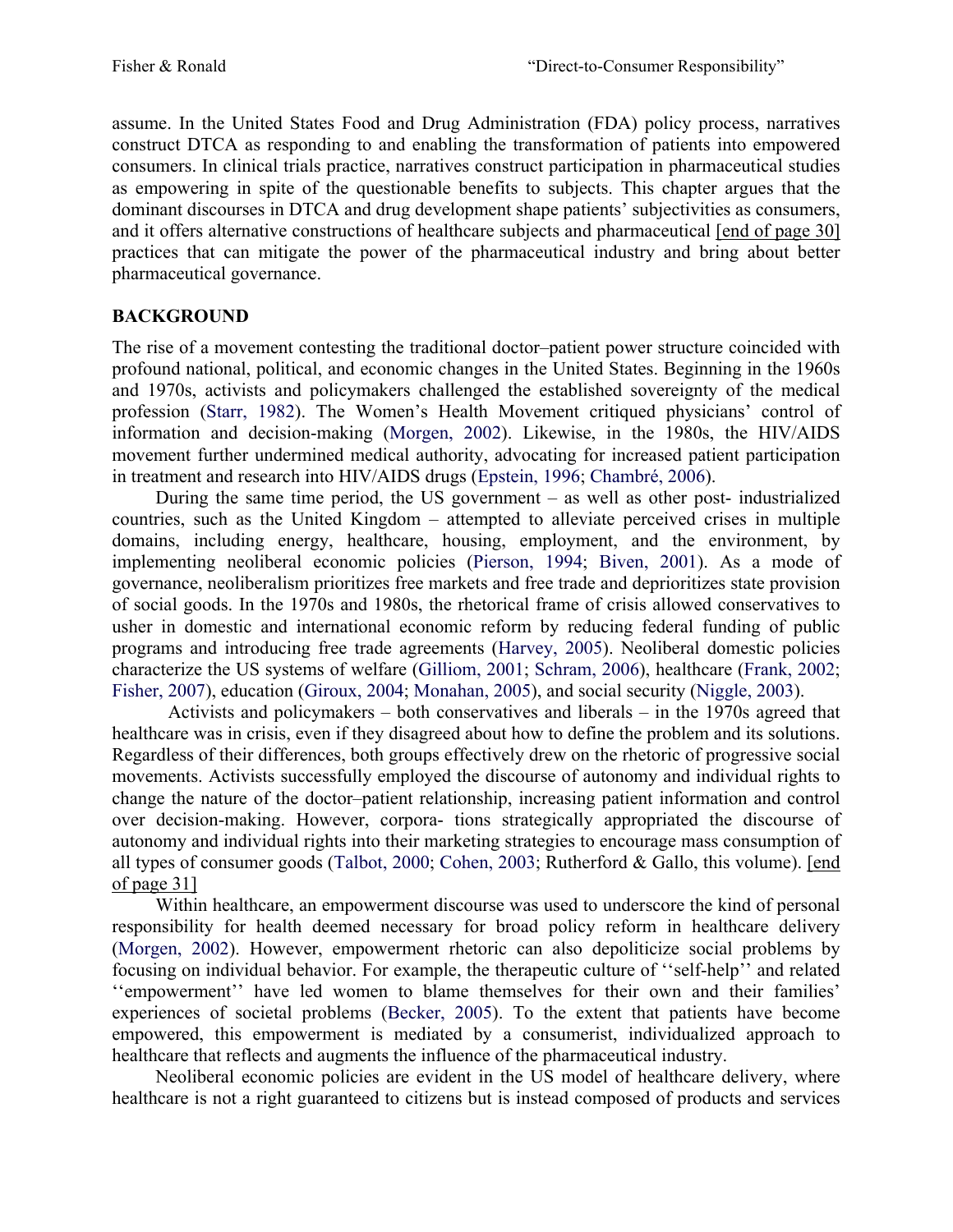to be purchased by those who can afford them (Shaffer & Brenner, 2004; Fisher, 2008). Even with government programs such as Medicare and Medicaid enabling access to healthcare for the elderly and the poor, uneven availability of diagnostic tests and treatments persists. Moreover, the federal government's orientation to healthcare highlights their belief that industry can and should profit from their customers' health and illnesses (Scott, Caronna, Ruef, & Mendel, 2000; Boehm, 2005).

The particular commodification at work casts the conditions of health and illness ever more in terms of products that can be purchased by health- engaged consumers (Elliott, 2003). Described by some scholars as the pharmaceuticalization of healthcare (Nichter & Nichter, 1996; van der Geest, Whyte, & Hardon, 1996; Petryna, Lakoff, & Kleinman, 2006), the US system commodifies not only healthcare delivery but also illness so that individuals' bodies are fragmented into discrete systems for which there are tailored products. The responsibility to consume those products is passed to patients, so that consumption becomes an obligation if one wants healthcare at all (Monahan & Wall, 2007).

These trends towards commodification are evident in recent shifts in drug marketing and development. Prior to the 1990s, prescription drugs were marketed almost solely to healthcare professionals. However, in the late 1990s, the US FDA changed its guidelines on consumerdirected advertisements to enable widespread broadcast advertising of prescription drugs (Ronald, 2006). In response to pressure from industry, interest groups, and think tanks – as well as a First Amendment challenge to the regulation of pharmaceutical promotion (Washington Legal Foundation v. Friedman, 1998) – the FDA reduced the quantity of risk information required in TV advertisements (Guidance for Industry on Consumer-Directed Broadcast [end of page 32] Advertisements, 1999). As a result, DTCA exploded, with spending escalating from \$300 million in 1995 to \$3 billion in 2003 (Pines, 1999; Arnold, 2005).

DTCA intensifies commodification by encouraging viewers to choose the newest brand name drugs and by skewing pharmaceutical research priorities to favor drugs with improved consumer characteristics that offer little, if any, clinical improvement over existing treatments (Angell, 2004). For example, the same drug can be rebranded into a drug for a slightly different condition – such as Prozac into Sarafem for premenstrual dysphoric disorder (Greenslit, 2005) – or combined with another drug to create a new brand and, hence, patent. One such combination, Vytorin (a combination of the cholesterol medications Zocor and Zetia) was heavily advertised until research showed that it was less effective than Zocor alone, a drug which is available as a generic at a third of the cost (Associated Press, 2008).

A less visible, but equally problematic, shift in the structure of US healthcare has been the privatization of pharmaceutical clinical development. Since the 1990s, the majority of clinical trials are conducted in the private sector on a contractual basis by private practice physicians who are paid by pharmaceutical companies to recruit their own patients or local community members into drug studies (Bodenheimer, 2000). By outsourcing clinical trials to the private sector, especially to private practices, pharmaceutical companies take their studies directly to existing patient populations around the United States and globally (Fisher, 2007). The majority of new products being developed target illnesses that already have effective treatments available on the market, so studies often attract patients without health insurance who know they need medical attention but may not be able to afford appropriate care (Kolata & Eichenwald, 1999). Most clinical trials provide a limited form of access to the medical establishment during the course of studies and are paid for by the pharmaceutical companies.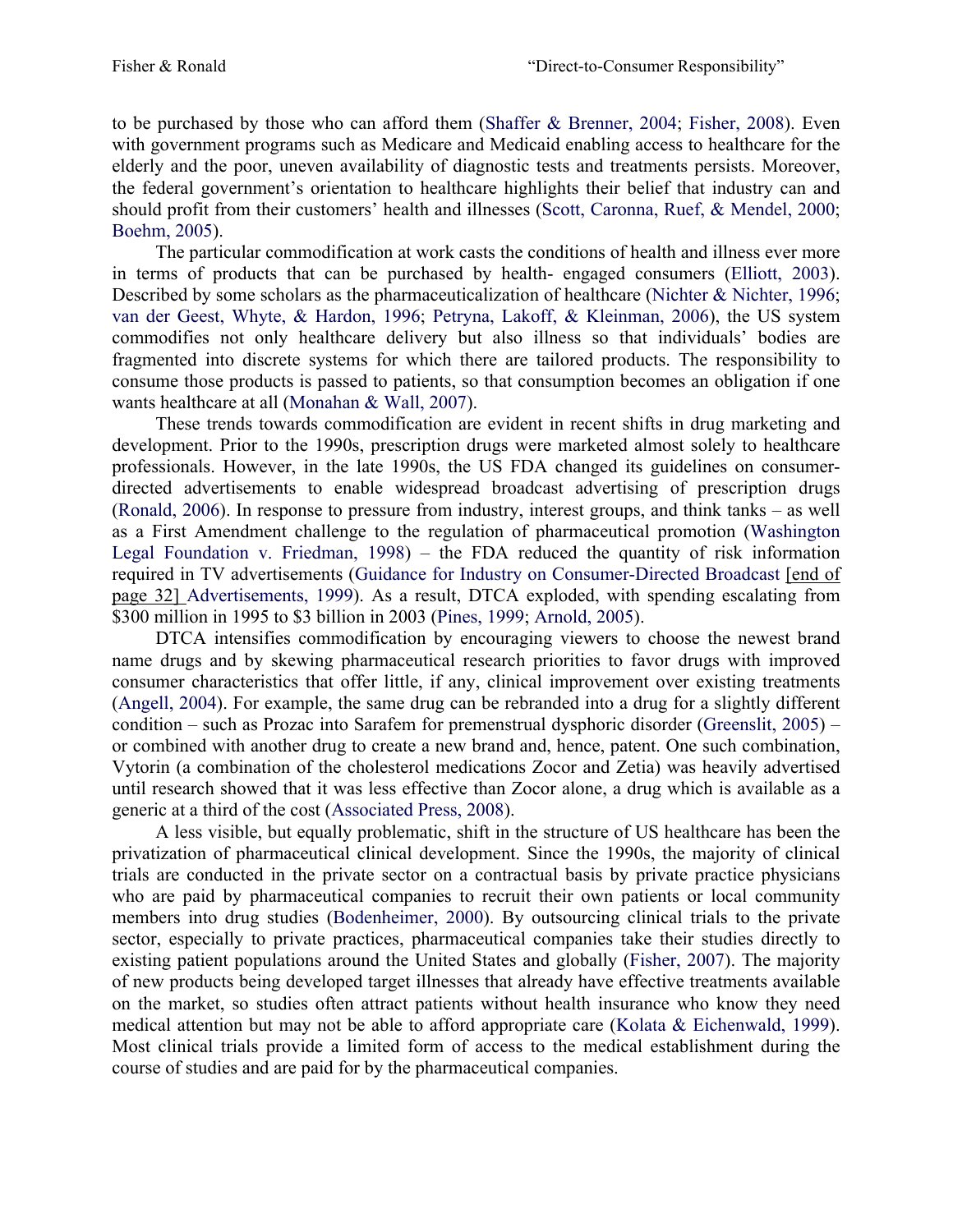Although deploying the language of individual empowerment, the limited types of access that subjects have to medical care is dictated foremost by the needs of the pharmaceutical companies as they design studies to prove that their products are safe and efficacious (Timmermans & Berg, 2003). Patterns of drug development and subject recruitment indicate that pharmaceutical science is centered on identifying the next blockbuster medicine (and commodity) rather than addressing unmet healthcare needs.<sup>1</sup> Moreover, clinical trials provide pharmaceutical companies with a way to pre-market and generate interest in their products: after new drugs are approved for use, the community physicians and patient-subjects are already consumers of those products. [end of page 33]

# **METHODS**

This chapter draws upon two research projects that examine the role of the pharmaceutical industry in the political economy of healthcare in the United States. From 2003 to 2006, Ronald carried out qualitative research on DTCA policymaking, including content analysis and participant observation of FDA hearings and interviews with policy actors. She conducted focused content analysis of texts that had been produced to influence the framing of policy problems and solutions, including transcripts from FDA and congressional public hearings; court cases and law review papers; journal articles; media accounts; and policy actors' publications. Together, these materials gave a broad overview of the policy arena, particularly the way that participants shaped policy through arguments about the value of commodified health information. In addition, Ronald carried out participant observation (i.e., observing interactions between participants and attendees and posing questions) at two meetings – one public and one industry-sponsored. Finally, interviews were conducted with 17 participants involved in DTCA policymaking, including FDA officials and representatives of industry, consumer groups, and think tanks.

Fisher's research on the clinical trials industry consisted of 12 months of fieldwork in the southwestern US from 2003 to 2004. This qualitative research included 63 interviews and observation at over 20 for-profit research organizations in two major cities. Semi-structured interviews were clustered to get the perspective of multiple employees at individual investigative sites, including physicians, research staff, site administrators, and human subjects. Investigative sites were chosen to create a diverse sample of organizational forms: private practices, dedicated research sites, site management organizations, contract research organizations, and large (nonacademic) hospitals. The sample also included interviews at two not-for-profit investigative sites. Additionally, Fisher attended industry conferences, joined industry professional organizations, and subscribed to industry publications. The purpose of the study was to investigate the relations, structures, and logics produced through the privatization of clinical trials.

# **MEDICAL NEOLIBERALISM IN DIRECT-TO-CONSUMER ADVERTISING (DTCA)**

The pharmaceutical industry insists that DTCA can and should be thought of as a means to empower patients. It argues that advertisements educate the [end of page 34] public about diseases and the novel therapies that are available to treat them. The industry claims that millions of Americans would benefit from being aware of the latest treatment for depression or insomnia, for example, not only because of the product itself but also because it would encourage them to visit their doctors to seek a diagnosis. In short, the pharmaceutical industry frames DTCA and the information it provides to consumers as a solution to major public health problems, including the underdiagnosis and undertreatment of illnesses (Hogle, 2002).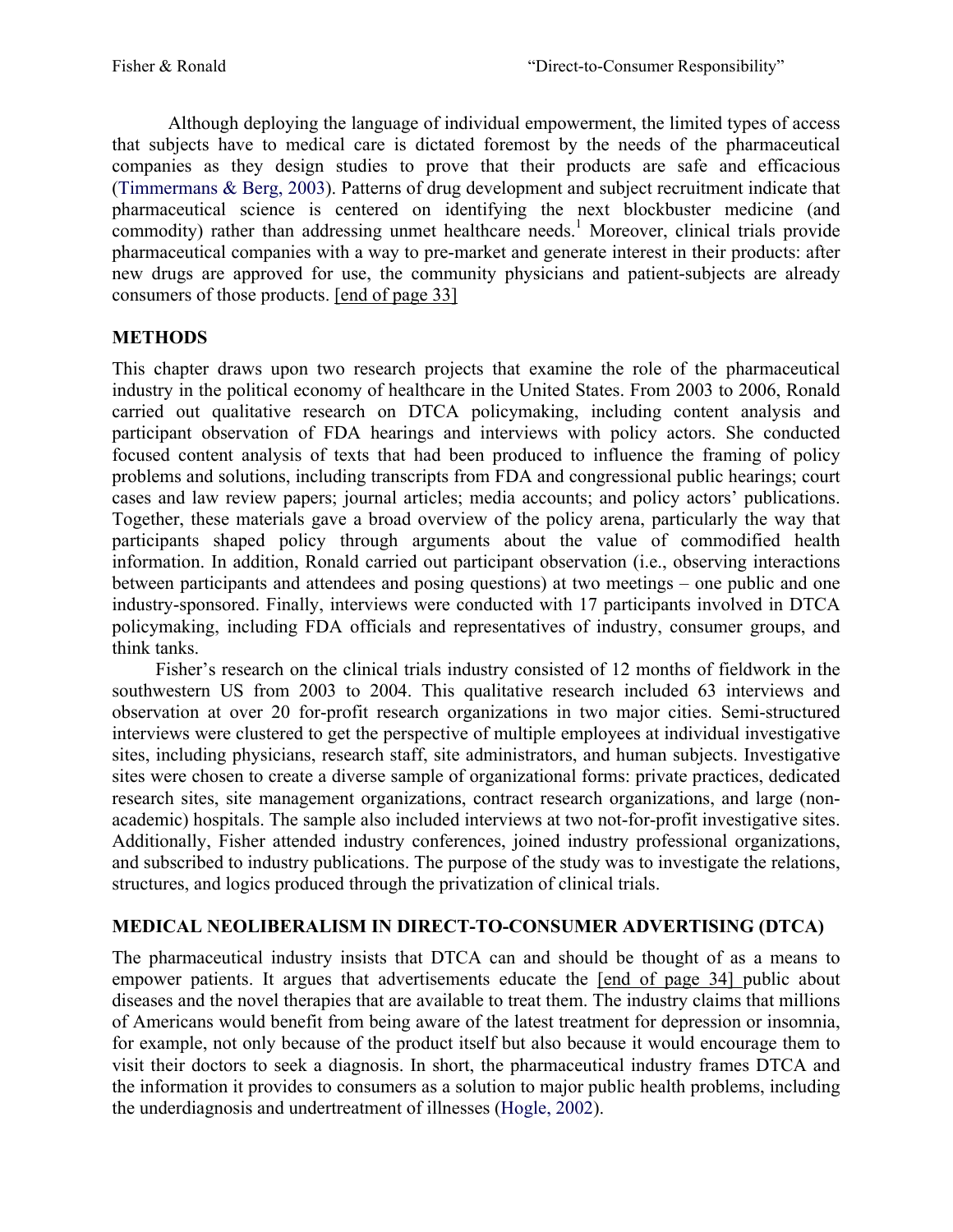While it may be no particular surprise that the pharmaceutical industry has mobilized consumer empowerment rhetoric for its own benefit, what is remarkable is the extent to which the US FDA seemingly accepted the argument that DTCA is empowering, propagated it within hearings, and used it to justify looser regulatory guidelines. This section explores the way empowerment rhetoric has dominated DTCA policy discourse. It then shows how what is labeled as empowering can be better thought of as a neoliberal maneuver to make individuals increasingly responsible for their health and well-being through the consumption of pharmaceutical products.

#### *The Empowered Consumer in DTCA Policy Discourse*

We saw that direct-to-consumer ads helped patients feel empowered so that they were better able to ask their doctor questions . . . that they were better able to take charge of their own health care. (Hausman, 2003, p. 232) 2

Within policy discourse, proponents of DTCA justified its introduction by describing the emergence of a new healthcare subject, the empowered consumer. At DTCA meetings and hearings held in 1995, 1996, 2003, and 2005, a majority of participants claimed that DTCA would act in two ways: to turn passive individuals into empowered consumers and to help already- empowered consumers better manage their health (Division of Drug Marketing, Advertising, and Communications, 2006). Specifically, empowered consumers, according to the discourse, would ensure drug consumption by watching advertising, visiting their doctors, requesting prescriptions, and adhering to treatment regimens. DTCA discourse frames empowered consumers as aware, informed, and enlightened, as well as healthcare advocates, partners with doctors, and managers of their own health. Policy actors in favor of DTCA also include compliance as a key aspect of consumer empowerment (Calfee, Winston, & Stempski, 2002). This reveals a possible contradiction: consumers should be active enough to visit doctors [end of page 35] and request medications, but should not be so active that they decide not to consume those drugs.

Underlying these arguments about DTCA is the perspective that empowered consumers represent highly evolved patients. For example, an FDA official stated

The phenomenon of DTC advertising must be seen within the larger picture of the evolution of the patient's and consumer's role in their own health . . . It was not until the time of HIV and cancer activism in the late 1980s that the concept of patient empowerment really took hold. And I think it is no coincidence that around that time we began to see, again, reemergence in the interest . . . in direct-to-consumer advertising. (Woodcock, 2003, pp. 18–19)

Statements like these illustrate that FDA officials such as Janet Woodcock, then the director of the branch of the FDA responsible for regulating drug promotion, subscribed to the empowered consumer discourse. This evolutionary rhetoric implies that there is something both inevitable and progressive about the new kinds of consumers and drug promotion, while it simultaneously frames criticisms of DTCA as obstructions to progress.

DTCA discourse stresses the importance of empowered consumers by constructing at least two oppositions. First, empowered consumers are no longer in paternalistic doctor–patient relationships. Woodcock (2003) explained, ''In the middle of the last century . . . [it] was viewed as proper that the patient might not know the name of their medication and that their prescriptions be written in a manner that they could not read. That was viewed as protective of the patient'' (p. 18). Second, empowered consumers are not irrational mobs demanding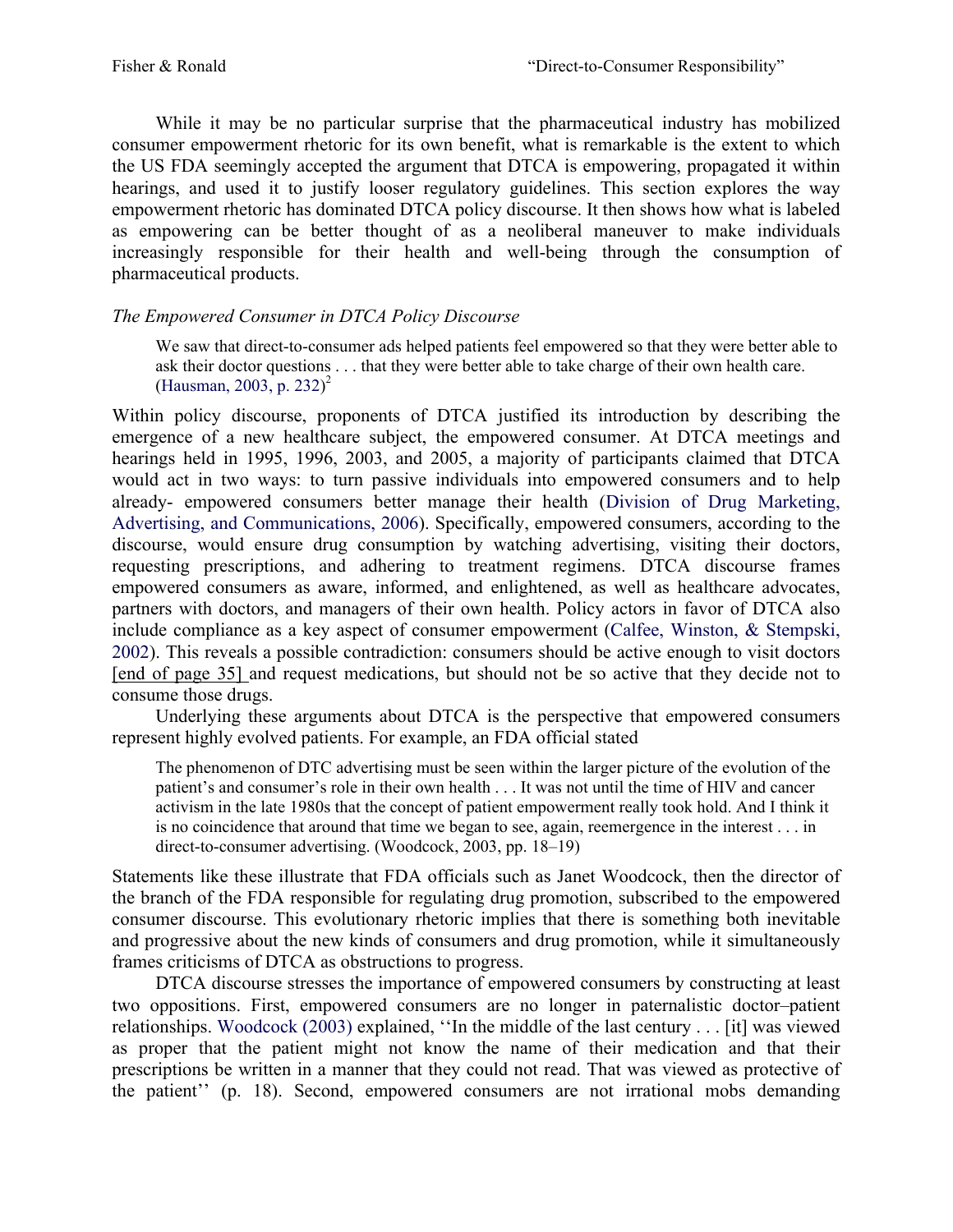prescriptions. Market researcher for Prevention magazine Ed Slaughter (2003) emphasized, ''We don't have angry mobs of consumers with torches and pitchforks stampeding towards the doctor's office because they saw an ad on television or in a magazine'' (p. 84). Setting up these two oppositions not only works to solidify the figure of the empowered consumer, but it also ridicules critiques that DTCA may lead to inappropriate prescribing. Patients as empowered consumers are reasoned, rational subjects who have access to the right information to get the medications they need.

The empowered consumer figure plays a strategic role within DTCA discourse, framing the policy problem as inadequate access to information that would enable drug use. Any risks associated with drug advertising and use are displaced by an emphasis on underdiagnosis, undertreatment, and noncompliance as more critical healthcare problems. For example, proponents of DTCA argue that advertising could help the 19 million [end of page 36] Americans with depression, most of whom are undiagnosed (American Advertising Federation, 2007). Furthermore, increased drug use will not only improve public health but also improve productivity by helping citizen- consumers to stay at work (Lichtenberg, 2003). In these various ways, policy actors consistently defined DTCA as information that empowers consumers and, in that context, opposition to DTCA came to sound like opposition to consumer empowerment.

#### *Problems with the Empowered Consumer Discourse*

The dominant actors in DTCA policy hearings strategically chose an appealing policy figure – the empowered consumer. Unlike HIV/AIDS activists who worked together to change medical and regulatory practices (Epstein, 1996; Chambré, 2006), these ''empowered consumers'' act as individuals who consume commodified information and healthcare, especially blockbuster drugs. The dominant policy actors expect consumers neither to question authority nor to change medical practice, but simply to request information and prescriptions from their doctors (which does happen, according to Iizuka & Jin, 2005). In other words, policy actors co-opted the rhetoric of patient activism whilst defining empowerment narrowly in terms of unquestioning individual consumption.

Although individuals have little power to enact change in healthcare governance overall (compared with collective action of social movements), truly informed patients may indeed be able to better manage their health. Unfortunately, prescription drug advertisements provide incomplete information for patients to make well-informed decisions about their own health. As a result of the 1997 FDA guidance, television and radio advertising need only state a handful of side effects and point viewers to print advertising elsewhere for fuller disclosure of risks. Studies have shown that risk information is ''functionally absent'' from advertisements, which are aimed at making the specific prescription drugs appeal to viewers (Day, 2005; Kalsher, 2006). In addition, a handful of prescription drugs dominate the mass media, while others go unadvertised. In 2005, the 20 most advertised prescription drugs accounted for more than 50% of all DTCA spending (General Accounting Office, 2006). Likewise, in the first half of 2007, only 15 drugs accounted for half of all spending (Mack, 2007). The high cost of advertising creates a bias towards new, expensive blockbuster medicines, rather than older drugs, generics, or even alternative treatments [end of page 37] (Avorn, 2003). Information from DTCA alone cannot therefore properly inform patients about the range of treatment options available to them.

Furthermore, describing healthcare subjects as ''consumers'' assumes that healthcare acts as a marketplace in which individuals make choices among products. Healthcare is far from an ideal marketplace, however, as patients are neither the sole decision-makers, nor usually the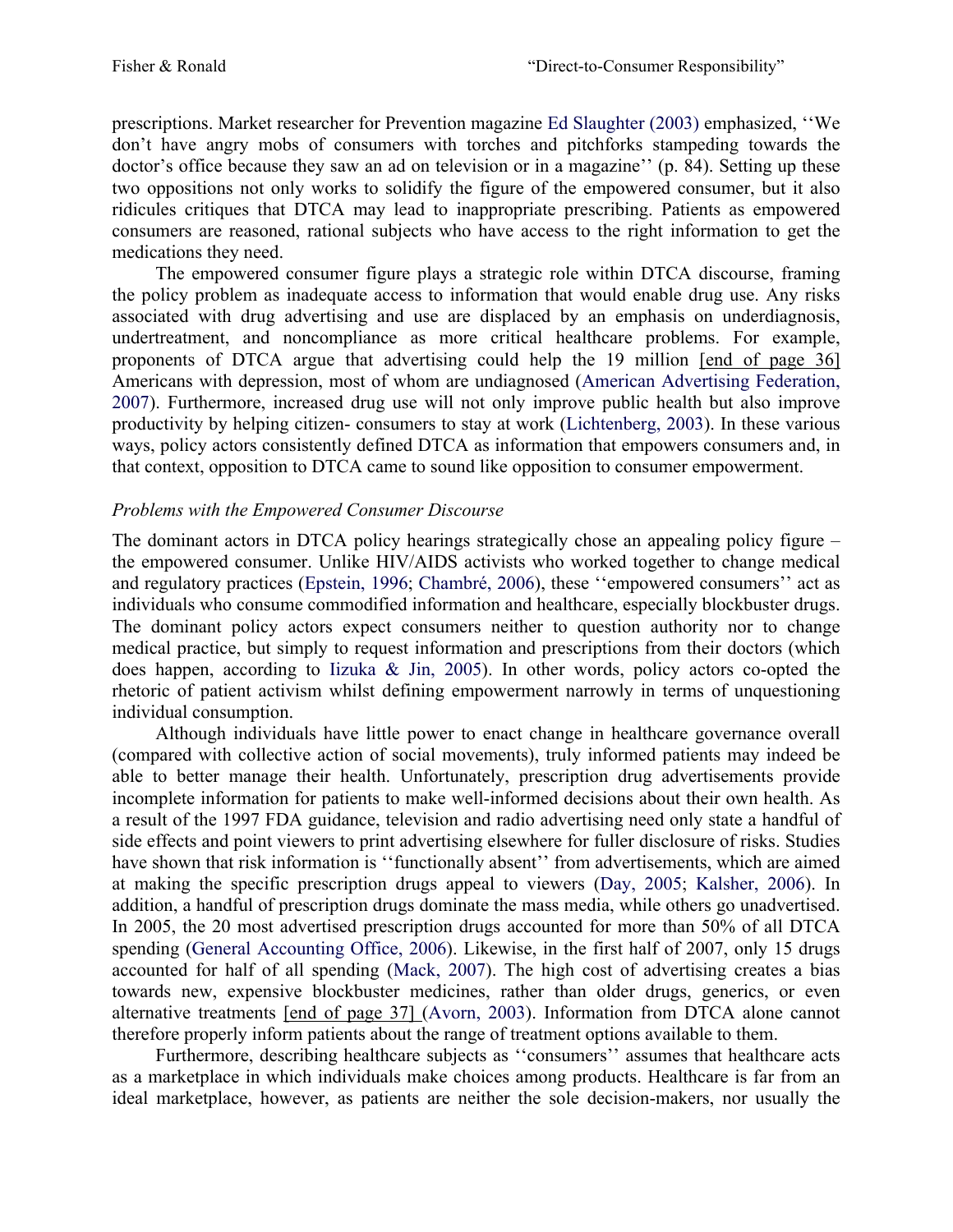direct purchasers of the product. Moreover, autonomous decision-making is a role that many patients may be either unsuited to or unwilling to take on (Henwood, Wyatt, Hart, & Smith, 2003; Sulik and Eich-Krohm, this volume) and is further constrained by the vagaries of insurance plan reimbursement. By portraying patients as consumers in search of the best pill, ''consumer choice'' downplays the serious nature of illness as well as important safety concerns about pharmaceuticals.

DTCA policy discourse constructs the figure of an empowered consumer to define healthcare problems in terms of too little drug use and the solution as DTCA, which would catalyze individuals to consume medications. Empowerment is narrowly conceived in DTCA policy hearings in terms of advertisements prompting patient-consumers to visit doctors and request medications. By encouraging consumer advertising in 1997, the FDA did not so much empower consumers as turn patients, like doctors, into targets of pharmaceutical promotion. Patients are expected to govern their own health in this version of medical neoliberalism wherein proper governance means consumption of the latest blockbuster drug.

# **MEDICAL NEOLIBERALISM IN CLINICAL TRIALS**

As with DTCA, pharmaceutical clinical trials are framed within a discourse of human subject empowerment. This section illustrates how research staff, such as physician investigators and study coordinators who conduct pharmaceutical industry studies, mobilize messages about empowerment during recruitment of subjects. It also shows a slippage between how research staff describe the empowerment of subjects and neoliberal discourses about responsibilization, wherein responsibility for the studies' success or failure is shifted to subjects. In other words, while the goal of empowering human subjects may be admirable, the subtext within the clinical trials industry is to benefit the broader economic goals of pharmaceutical product development.

Subjects participate in clinical trials for myriad reasons, but several factors are common motivations: source of income, access to healthcare, [end of page 38] hope for a ''magic bullet,'' and desire to please physicians. The pharmaceutical industry relies heavily on impoverished and uninsured populations in the United States to become human subjects (Kolata & Eichenwald, 1999; Fisher, 2008). For healthy subjects, clinical trials provide an unparalleled source of income because many studies pay well over \$3,000 in exchange for participation. For others, especially patients without health insurance, pharmaceutical clinical trials offer ''free'' access to physicians and research staff, to diagnostic tests and services, and often to investigational drugs (others only receive placebos). The majority of pharmaceutical studies are double-blind placebo-control trials, meaning that subjects are randomized to treatment and placebo arms of the study but they – as well as the research staff – do not know who is receiving the investigational product. Placebos are widely used in pharmaceutical clinical trials because the majority of products being tested are for non-life- threatening diseases or illnesses. It is far easier for the pharmaceutical companies to show that their products are efficacious in trials comparing them to a placebo (that is, no treatment) than to a product already available on the market.

Although the practice of including disenfranchised groups could – and perhaps should – be perceived as ethically questionable or exploitative, the companies that are involved in clinical trials, particularly the sites conducting studies, instead frame their activities in terms of the service they provide to people who are in need of financial or healthcare resources. What is left unexamined is that patients in clinical trials do not receive individualized treatments for their illnesses, but they are the vehicles for testing the efficacy and safety of new drugs for the benefit of those who can afford them once they become available in the market. Because clinical trials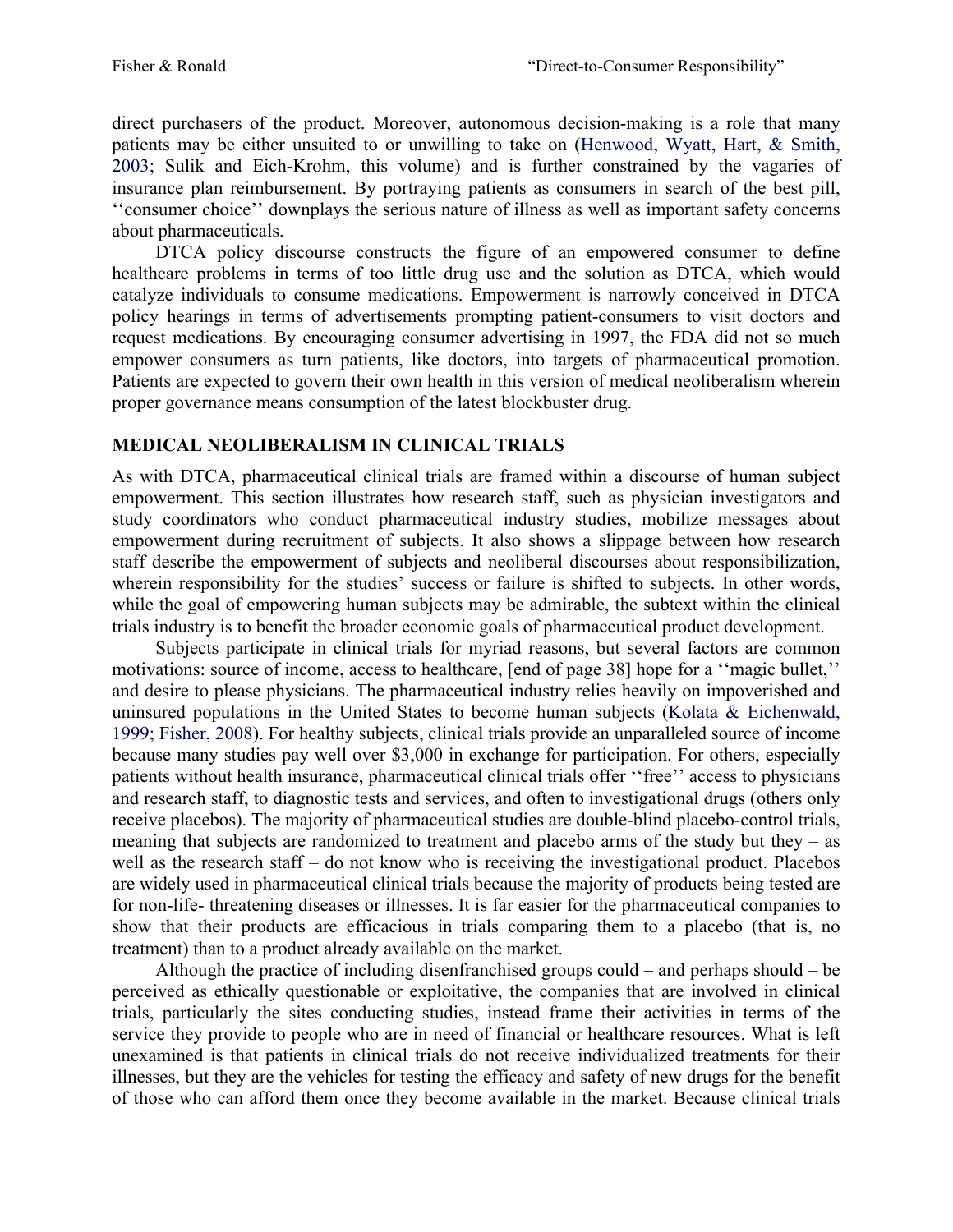seem like the only viable option for many people given the structural conditions motivating them to participate, they want to benefit personally from the studies (Fisher, 2008). Research staff use a discourse of empowerment to shift expectations regarding benefits that subjects can receive from studies, regardless of the effects of the investigational products or placebos on their bodies.

#### *The Empowered Subject in Clinical Trials Industry Discourse*

Research staff consider study participation empowering because human subjects are supposed to take on a more structured and active role in clinical trials than they do in standard medical care. For example, the process of [end of page 39] informed consent to participate in drug studies is designed to engage potential subjects in formal decision-making during which they are supposed to consider the benefits and risks of enrolling (Appelbaum, 1996). A research coordinator explained her role in that process, ''It falls down to educating and empowering someone to make a good informed decision.'' Yet, it is the responsibility of research staff to empower subjects, rather than subjects empowering themselves, because few subjects express interest in the content of informed consent forms (Zussman, 1997; Corrigan, 2003; Fisher, 2006). This is because many have already decided to participate in studies before they ever receive the forms (Siminoff, Caputo, & Burant, 2004).

Moreover, patients' involvement with their medical treatments is perceived as relatively passive compared to study participation. Patients must simply be compliant with the treatment regimen created by their providers. In this view, physicians, as well as the products they prescribe to patients, perform the work to ameliorate illness. According to research staff, clinical trial participation, conversely, requires a different orientation between subjects, providers, and the pharmaceuticals they take as part of studies. As a coordinator explained, ''It's just important that people don't think that 'Okay, I'm going to volunteer for a clinical trial, and everything is out of my hands and I don't know anything.' I mean, that's kind of the way it is in private practice . . . Not in clinical research.'' The difference is that subjects, unlike patients, produce data about the products they consume as part of studies.

In order to make those data as robust as possible for the pharmaceutical companies, subjects must be active participants. In part, this means being compliant with all formal data collection measures. For example, many clinical trials require that subjects agree to attend frequent study visits in the clinic and/or to complete daily diaries tracking their symptoms. It also means that subjects need to be much more reflective and aware of the effects of the investigational products on their bodies. As a coordinator explained, ''They know their own bodies, so they need to know that if they're taking this drug and something strange feeling or strange thing happens, they need to write those things down.''

Research staff emphasize that it is empowering for subjects to be active study participants through their compliance with protocols and engagement with the effects of the drugs on their bodies. One coordinator said

I really impress upon them from the very beginning: ''Your feedback, your documentation, your response is all that we have to give to the FDA for approval.'' [end of page 40]

This is again [part of] the education and the empowering [of subjects]. Okay, it's not just I'm going down there and letting them draw blood out of my arm and getting a swab with the pap smear. [I tell them,] "The information from you, your perception of all of this, whether it's pain level whatever, is critically important to whether or not a medication or device is approved.''

While individual human subjects may indeed feel empowered by their experiences in clinical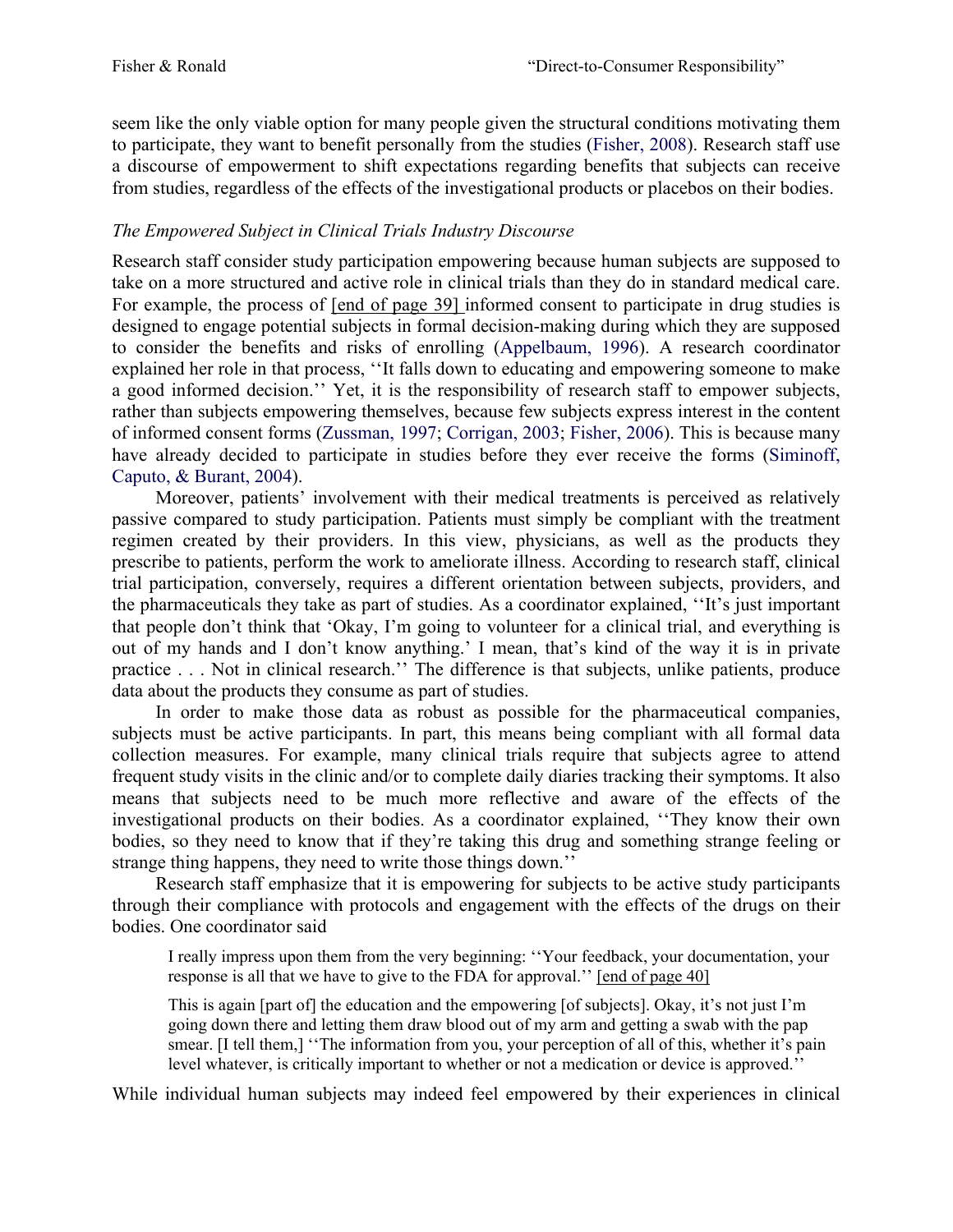trials, this is not the only outcome gained by encouraging subjects to be active participants.

#### *Problems with the Empowered Subject Discourse*

Regardless of the extent to which subjects are actively engaged in studies, the benefits of such ''empowerment'' are rather specious for subjects themselves. Ultimately, their compliance and reporting of symptoms are less in their interest than in the interest of pharmaceutical companies, on one hand, and public safety, on the other. Thus, instead of understanding subjects' participation in clinical trials through the lens of empowerment, it can be seen as evidence of responsibilization that accompanies neoliberal trends in healthcare (Rose, 1999).

Part of the thrust of research staff's discourse about subjects' participation is the point that subjects have rights granted by federal regulation but they also have responsibilities to pharmaceutical companies. In other words, instrumental reasons for participating are acceptable for the initial decision to enroll in studies, but subjects cannot seek only personal benefit, given the nature of clinical research. For example, a coordinator said, ''You have to enroll patients who can understand their commitment toward the clinical trial that they're participating in . . . [I say,] 'Let me tell you what we need from you. This is your responsibility in this clinical trial: being there for these visits, documenting your diaries whether it's electronic or paper or whatever.' '' Because the goal of studies is not to treat individual patients but to test the efficacy and safety of new products, subjects are told that they must commit to the data they help to produce rather than expect individual benefit. This is not to say that all subjects accept that the data must come before their own health, but the task for research staff, especially coordinators, is to impress upon subjects the importance of their participation in these terms.

As is the case in healthcare more generally, human subjects are cast as neoliberal consumers who make choices about their health for which they are responsible for the outcomes. The difference, however, between standard [end of page 41] medical care and pharmaceutical research is that subjects have fewer options and less control within the context of a study than do patients within the context of treatment. Subjects are presented simply with the decision to participate in studies, not to shape the details of their involvement. Nonetheless, they are responsible for tolerating any side effects, taking placebos, and completing all study logistics, such as appointments and study diaries. The goal of the neoliberal framing of personal responsibility is for subjects to internalize a new (learned) subjectivity toward clinical trials and to accept the goals of the research in spite of instrumental motivations they have to improve their own health or make money. As good neoliberal subjects, they are told to choose to remain in these studies not for themselves, but for the ''advancement of science'' and the profit of the pharmaceutical industry.

#### **CONCLUSION**

This chapter has examined the figure of the empowered consumer in neoliberal discourse about two aspects of pharmaceutical governance: DTCA policy and clinical trials practice. We have shown how empowerment rhetoric appropriates activist discourse to further industry goals. Individuals are expected to actively consume medication either through self-diagnosis and requesting prescriptions (DTCA) or through self-surveillance as research subjects (clinical trials practice).

On one hand, DTCA treats pharmaceuticals as consumer products, glorifying convenience and novelty, creating brands and brand loyalty of blockbuster drugs, and commodifying the conditions they treat. DTCA aims to persuade viewers that they suffer from conditions that can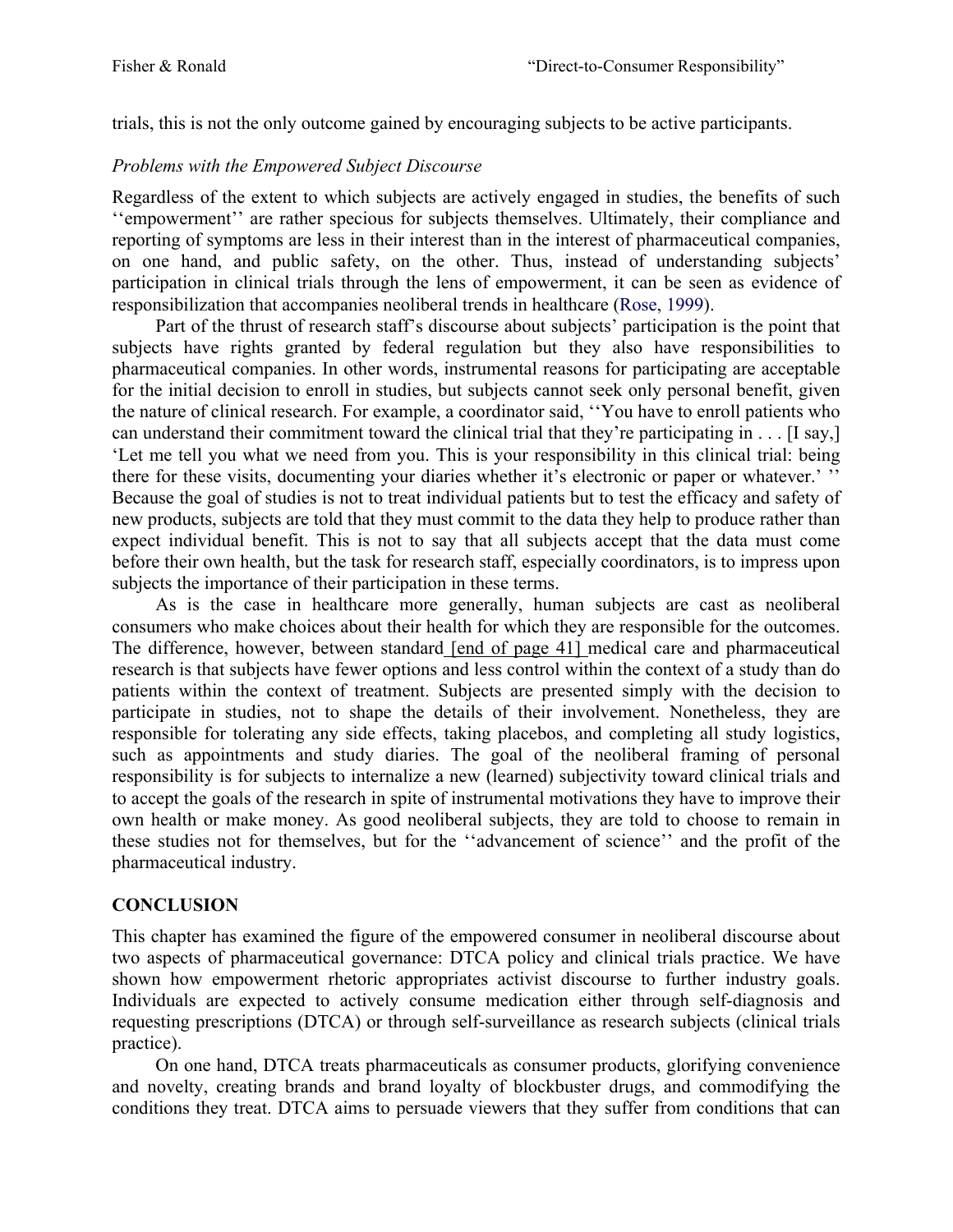be treated with convenient new pills. DTCA thus intensifies the commodification of health by encouraging drug consumption and also by incentivizing the development of expensive new products that offer little, if any, clinical advantage over older treatments. As part of a neoliberal mode of pharmaceutical governance, DTCA enables the development of ''me-too'' drugs (Angell, 2004); the construction of new brands from old drugs (e.g., Sarafem, the rebranded Prozac) (Greenslit, 2005); and the marketing of a plethora of ''lifestyle'' drugs when major diseases across the globe go untreated (Shaffer & Brenner, 2004).

On the other hand, most clinical trials investigate relatively banal drugs, leading research subjects to give their bodies for the sake of consumer characteristics, like dosage. Approximately two-thirds of all new drug [end of page 42] applications made to the FDA are for products that are not significantly clinically different from drugs already on the market (Lee, 2006). In some cases, minor therapeutic advantages are coupled with major safety disadvantages (e.g., Vioxx and other cox-2 inhibitors) (Biddle, 2007). There is a disjunction, therefore, between the ideal of scientific research for the public good and the neoliberal governance of clinical trials wherein research facilities recruit impoverished, uninsured, or otherwise marginalized populations to investigate drugs that often represent little scientific and clinical advance. Moreover, these research agendas contribute to the further globalization of clinical trials as pharmaceutical companies seek disenfranchised populations around the world to test their products (Shah, 2006; Petryna, 2007).

Together, an examination of DTCA and clinical trials highlights the problematic nature of medical neoliberalism and the falsity of describing individuals within this system as ''empowered.'' The use of empowered consumer rhetoric is strategic: pharmaceutical industry actors and their allies require subjects to be empowered solely when it furthers the industry goal of increasing the production and consumption of blockbuster drugs.<sup>3</sup> The notion that empowered consumers may choose not to consume is denied within the industry rhetoric of empowerment, especially when coupled with the language of compliance. Rather than making active decisions, compliant consumers must instead obey instructions and take medications in spite of any problems that arise.

Difficulties with medicine consumption – that neoliberal discourse largely ignores – include inherent hazards and inequitable access. Consumer empowerment rhetoric implies both that consumption is an overall good and that new pharmaceuticals represent scientific progress. In clinical trials practice, patients subject themselves to unknown hazards for the sake of relatively meaningless drugs. Once a drug is approved, DTCA broadens and hastens its use without adequate surveillance (Fontanarosa, Rennie, & DeAngelis, 2004).

Consumer empowerment rhetoric also obstructs questions of access. Framing healthcare as a marketplace wherein individuals are free to make consumer choices ignores the fact that US healthcare is a grossly inequitable system, with about 43 million Americans with no health insurance at all (Reuters, 2007). The neoliberal representation of the undertreatment of illness resulting from ignorant individuals is at best a distraction from these severe social and economic inequities. Pharmaceutical clinical trials take advantage of the current system by promising access to a version of healthcare. This limited access comes at an obvious price, with healthy or [end of page 43] uninsured people subjecting themselves to unknown risks for the sake of new drugs with little therapeutic advantage over older, cheaper products.

#### *What Would Meaningful Empowerment Look Like?*

This chapter has thus far demonstrated (1) the presence of a neoliberal discourse of empowered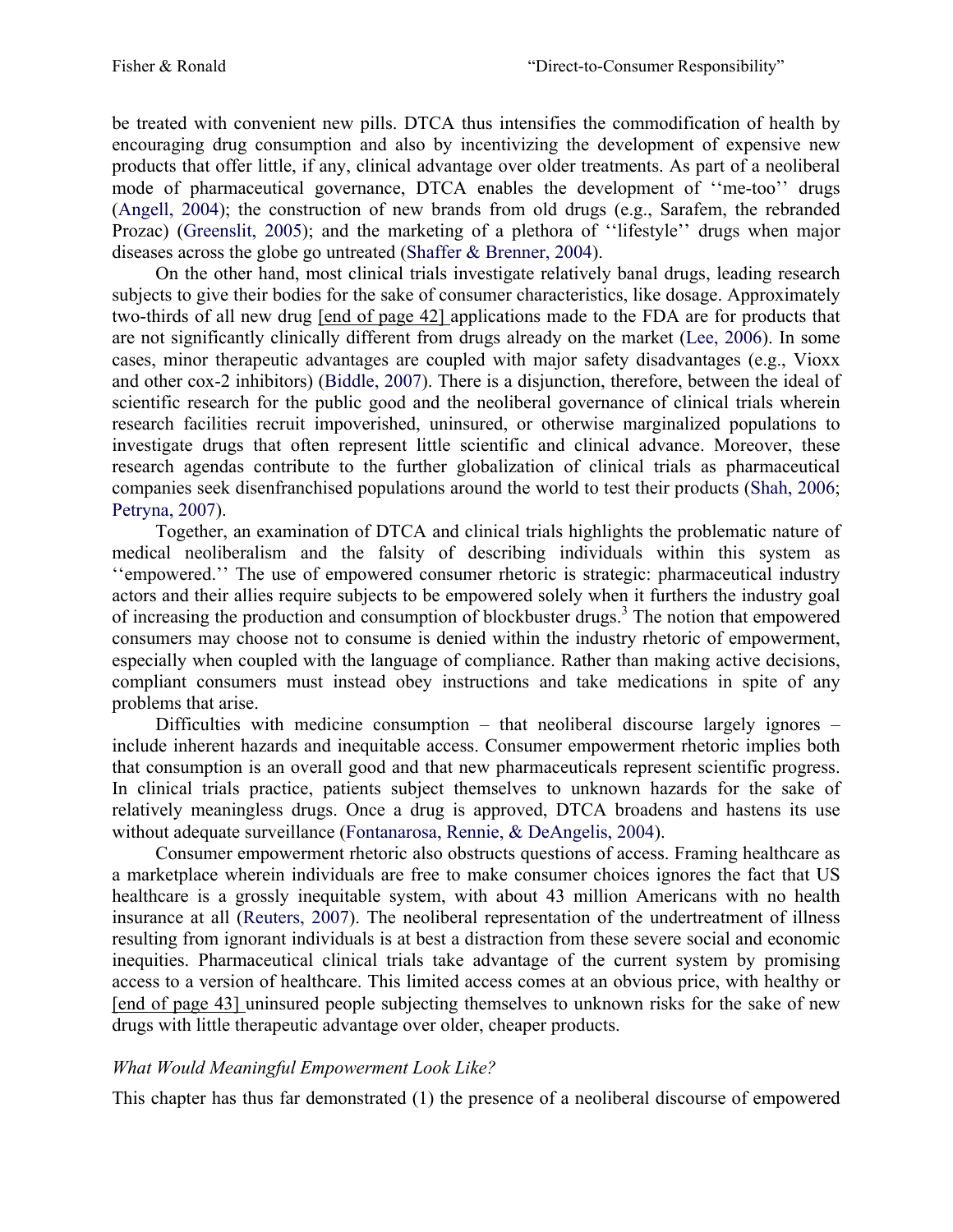consumers in DTCA policy and clinical trials practice and (2) the unlikelihood of meaningful consumer empowerment in the current mode of pharmaceutical governance. Depending on their position within US society, some patients have the ''choice'' between no healthcare at all or the limited healthcare afforded to research subjects, while others – fortunate to have health insurance – choose among new pharmaceutical brands, with relatively unknown safety profiles. In both cases, patients help pharmaceutical companies expand their profit margins by consuming the latest blockbuster drug (e.g., sleeping pills, statins for cholesterol control, or SSRIs for depression or anxiety). Instead of asking first how best to inform and empower consumers, industry uses the notion of consumer empowerment post hoc to justify its predetermined goals. This section suggests several changes in pharmaceutical governance that would more truly empower patients and consumers.

DTCA policy discourse claims that advertising provides useful information that empowers health consumers. However, DTC advertisements provide incomplete and biased information, existing only for a narrow range of treatments and communicating risks ineffectively. Consumer empowerment can only arise via complete information of a wide range of treatment options produced by an independent source. Examples include online information produced by governmental organizations (e.g., National Library of Medicine) and independent consumer organizations (e.g., Consumers Union and Public Citizen). This kind of balanced information, however, cannot compete with television or magazine advertising unless they run alongside product advertising with equal media presence and advertising force. Independent advertising could be produced by the government<sup>4</sup> – with input from a consortium of noncommercial consumer and professional groups – and could be both non-specific (about the unknown, substantial risks of new prescription drugs) and specific (outlining the variety of treatment options for particular conditions). The goal would be meaningful understanding of risks and benefits of all treatment options, and knowledge that the most practical option may be an older treatment with a well-understood safety profile. [end of page 44]

In addition, while it is widely agreed that health movements have enabled patients to participate more fully in healthcare decisions, consumer empowerment may still require the safeguards built by strong doctor– patient relationships wherein patients use doctors' advice to weigh their clinical options. Particularly valuable professional advice would come from doctors who are themselves relatively neutral. Currently, this is not the case as doctors regularly rely on pharmaceutical promotion for drug information and accept pharmaceutical industry gifts (Kassirer, 2005). State medical boards should draft specific, stringent guidelines to limit these relation- ships between physicians and the pharmaceutical industry and to enable unsponsored continuing medical education for balanced treatment information.

Improved pharmaceutical governance for truly empowered consumers also requires thorough postmarketing reporting. For example, although Vioxx was responsible for an estimated 27,000 deaths or heart attacks, Merck delayed its withdrawal for four years, while heavily marketing the drug and receiving \$2.5 billion per year in sales (Berenson, Harris, Meier, & Pollack, 2004). Prescription drugs are responsible for 180,000 deaths in the United States each year (Strand, 2006). If data were gathered methodically after drugs are released to the general public, regulators would be able to provide fuller warnings and, where needed, remove drugs from the market promptly. In 2008, Consumers Union began a campaign to persuade Congress to require that all DTCA include the toll-free number for reporting adverse effects. Another mechanism to improve postmarketing reporting would be to mandate that pharmacists collect this information – and compensate them for doing so. Reporting should become so routine that it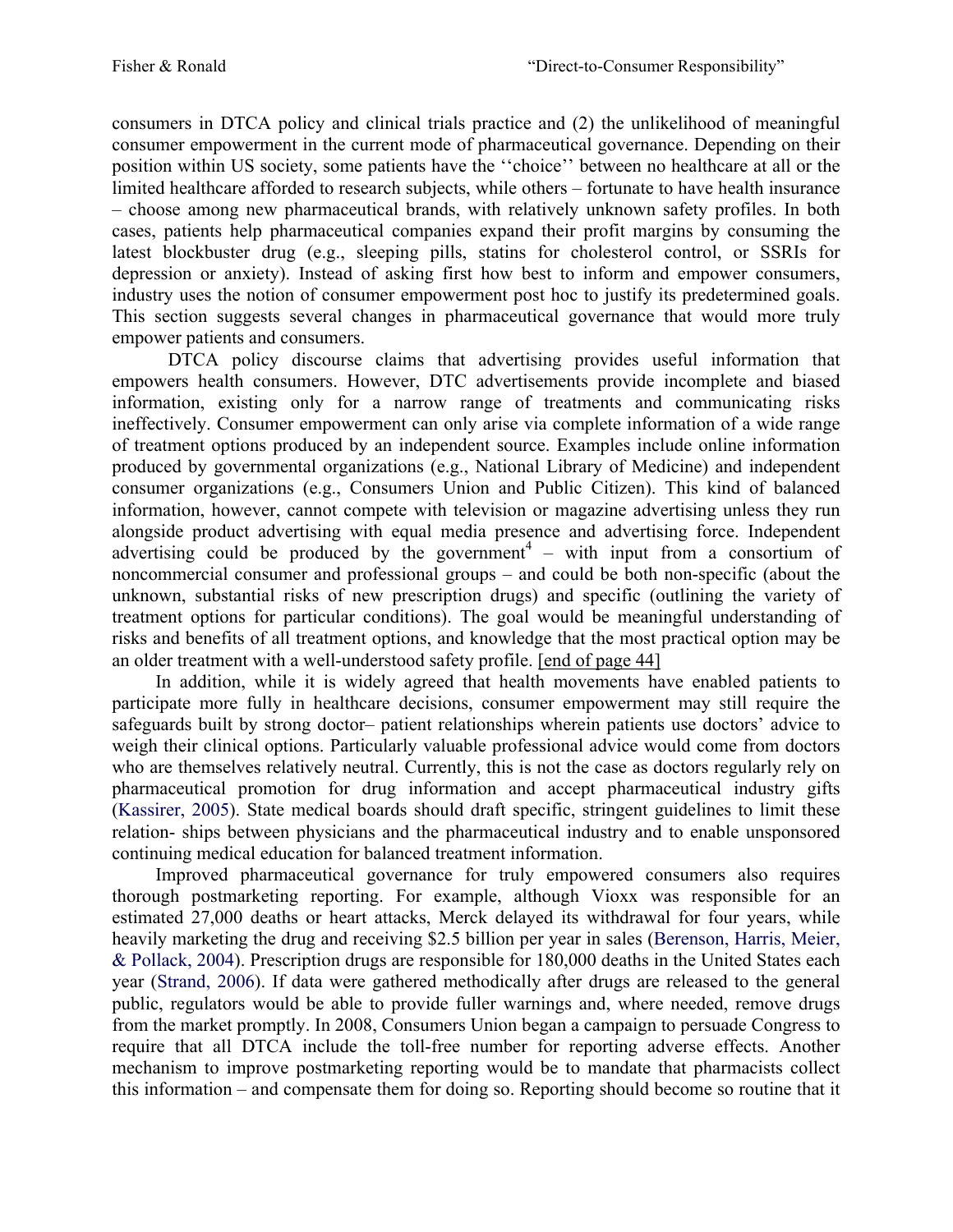is done for every prescription drug. To facilitate this information exchange, pharmacists could include a drug use questionnaire with every prescription they dispense and should be routinely notified of deaths.

The problem remains, however, that most new drugs are relatively meaningless contributions to our pharmacopoeia, in terms of clinical advantages over existing medications, and thereby needlessly expose consumers to risk – whether through prescription use or as part of clinical trials. For example, the prescription drug Lamisil, widely advertised – and prescribed – for treating toenail fungus, comes with serious risks, including liver failure. One solution to this dilemma would be to shift pharmaceutical priorities by mandating that clinical trials compare new drugs to existing drugs, using the standard of care and comparable dosages (Angell, 2004). The burden on pharmaceutical companies should not merely be to prove [end of page 45] that new products are better than a sugar pill but that they add to treatment options in a clinically meaningful way.

These four changes to pharmaceutical governance – complete, unbiased information provision, limitations on financial arrangements between doctors and the pharmaceutical industry, adequate postmarketing reporting, and more meaningful clinical trials – would help safeguard patients against the problems generated by neoliberal pharmaceutical governance. Such changes might prompt the pharmaceutical industry to reprioritize drug development and to put into practice its own rhetoric about its mission of improving health and curing diseases. By modifying the ways in which pharmaceutical companies could gain profits from their products, power relations between the industry and consumers – patients as well as providers – could be made more equitable.

Nonetheless, useful and safe drugs are only one part of the necessary shift. For meaningful empowerment to occur, the current coercive structures of US healthcare would have to be altered, such that individuals could make a wider range of decisions about their health and wellbeing. The current model of consuming prescription medications, including participating in pharmaceutical clinical trials, is too limiting to allow for much patient empowerment. For example, subjects should not be in the position that the only way to access any healthcare is to ''choose'' to be research subjects. Without health insurance for all Americans, consumer empowerment will remain a powerful myth that perpetuates health inequalities.

#### **NOTES**

1. There is a well-documented history of the clinical development of AIDS drugs (Chambré, 2006; Epstein, 1996) and cancer therapies (Hess, 1997), but those cases do not generalize well to the development of other pharmaceutical products. There are several important differences. First, HIV/AIDS and cancer are life-threatening illnesses; the majority of products currently being developed by pharmaceutical companies are for illnesses that can already be managed by other products and therapies available on the market. Second, HIV/AIDS and cancer are unique illnesses in that there are wellorganized patient advocacy and activist groups supporting research activities. Third, the bulk of research support for HIV/AIDS (76%) and cancer (67%) is generated by the public sector, particularly the National Institutes of Health, and these diseases represent only a fraction of the pharmaceutical industry's research and development (R&D) investment. Roughly only 12% and 22% of industry R&D each year is spent on developing products targeting treatments or cures for infectious disease (including HIV/AIDS) and cancer respectively (CenterWatch, 2006). [end of page 46]

2. Angela Hausman, a marketing professor, has recently carried out research on the effects of attitude towards DTCA on prescription drug requests (Hausman, 2008). It is worth noting that most empirical research on DTCA examines consumer attitudes to DTCA in general rather than consumer behavior or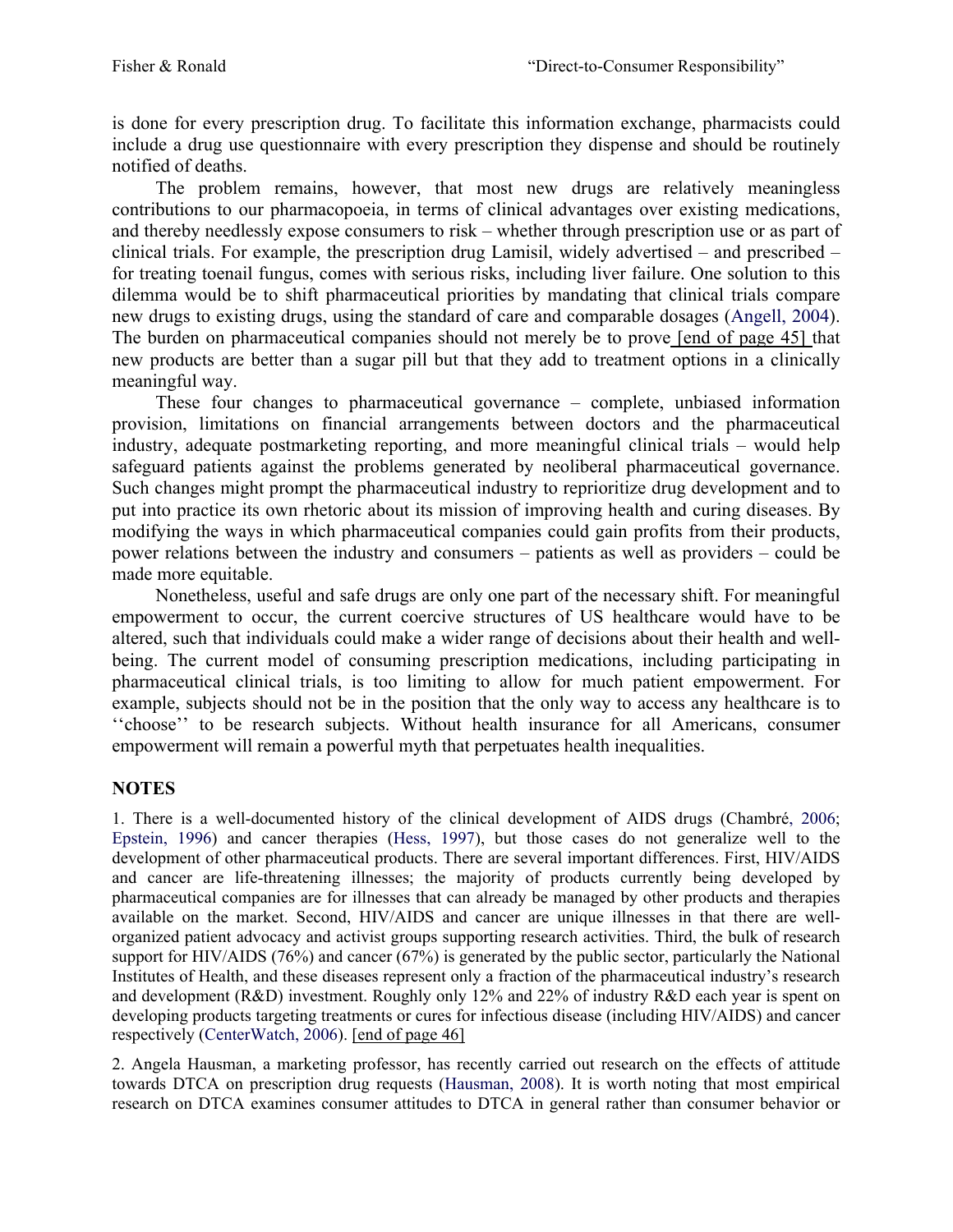health effects. A notable exception showed how advertisements for HIV/AIDS treatments downplayed the severity of the condition such that they prompted viewers to engage in risky sexual behavior (Klausner, Kim, & Kent, 2002).

3. See Bourgeault et al. (this volume) on the strategic use of consumer choice rhetoric by obstetricians to justify the high rate of cesarean births in the United States and United Kingdom.

4. In a recent case, the Supreme Court determined that federally mandated beef promotion did not violate the First Amendment because it was government speech (Johanns v. Livestock Marketing Association, 2005). This opens up the possibility for the government to create its own prescription drug campaigns.

# **REFERENCES**

American Advertising Federation. (2007). Letter to Senate Committee on Health, Education, Labor and Pensions, January 30. Retrieved on 13 July 2007. Available at http:// www.aaf.org/government/pdf/tac\_kennedy012907.doc

Angell, M. (2004). The truth about the drug companies: How they deceive us and what to do about it. New York, NY: Random House.

Appelbaum, P. S. (1996). Commentary: Examining the ethics of human subjects research. Kennedy Institute of Ethics Journal, 6(3), 283–287.

Arnold, M. (2005). Changing channels. Medical Marketing and Media, 40(4), 34–39. Retrieved May 21, 2006, from http://offlinehbpl.hbpl.co.uk/Misc/MMM/Features/APR05%2034-42% 20DTC%20OUTLOOK.pdf

Associated Press. (2008). Companies pull TV ads for Vytorin. King5.com, January 24. Available at http://hosted.ap.org/dynamic/stories/V/VYTORIN\_ADS

Avorn, J. (2003). Advertising and prescription drugs: Promotion, education, and the public's health. Health Affairs, W3, 104–108.

Becker, D. (2005). The myth of empowerment: Women and the therapeutic culture in America. New York, NY: New York University Press.

Berenson, A., Harris, G., Meier, B., & Pollack, A. (2004). Dangerous data: Despite warnings, drug giant took long path to Vioxx recall. New York Times online, November 14. Available at http://www.nytimes.com/2004/11/14/business/14merck.html

Biddle, J. (2007). Lessons from the Vioxx debacle: What the privatization of science can teach us about social epistemology. Social Epistemology, 21(1), 21–39.

Biven, W. C. (2001). Jimmy Carter's economy: Policy in an age of limits. Chapel Hill, NC: The University of North Carolina Press.

Bodenheimer, T. (2000). Uneasy alliance: Clinical investigators and the pharmaceutical industry. New England Journal of Medicine, 342(20), 1539–1544.

Boehm, D. A. (2005). The safety net of the safety net: How federally qualified health centers 'subsidize' Medicaid managed care. Medical Anthropology Quarterly, 19(1), 47–63. [end of page 47]

Calfee, J. E., Winston, C., & Stempski, R. (2002). Direct-to-consumer advertising and the demand for cholesterol-reducing drugs. The Journal of Law and Economics, 45, 673–690.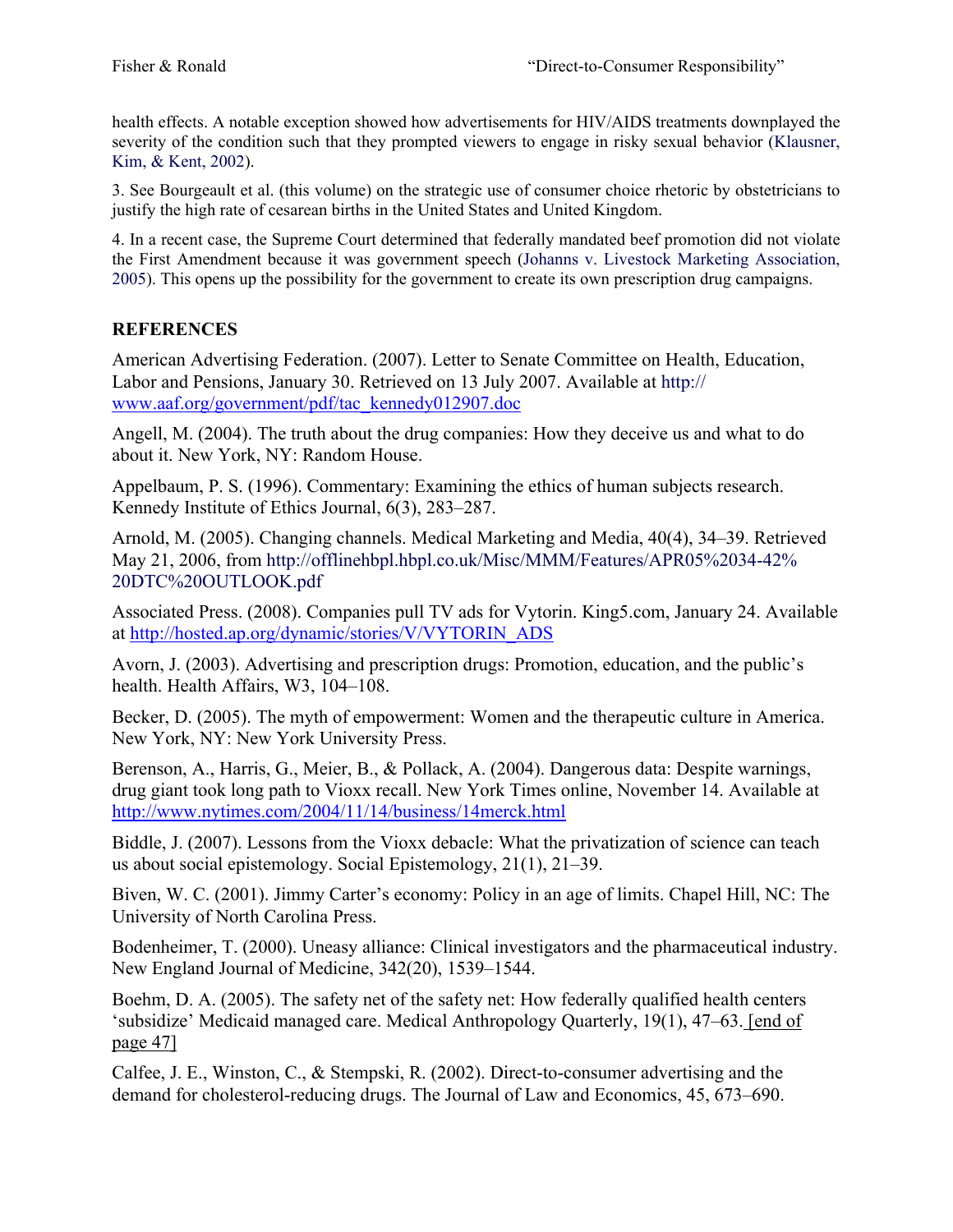CenterWatch. (2006). 2006 state of the clinical trials industry. Boston, MA: Thomson CenterWatch.

Chambré, S. M. (2006). Fighting for our lives: New York's AIDS community and the politics of disease. New Brunswick, NJ: Rutgers University Press.

Cohen, L. (2003). A consumers' republic: The politics of mass consumption. New York, NY: Alfred Knopf.

Corrigan, O. P. (2003). Empty ethics: The problem with informed consent. Sociology of Health and Illness, 25, 768–792.

Darvall, L. (1993). Medicine, law and social change: The impact of bioethics, feminism and rights movements on medical decision-making. Brookfield: Dartmouth Publishing Group.

Day, R. (2005). Comprehension of benefits versus risks: Is there fair balance? Public hearing on direct-to-consumer promotion of medical products, November 1. Retrieved on July 13, 2007. Available at http://www.fda.gov/cder/ddmac/dtc2005/default.htm

Division of Drug Marketing, Advertising, and Communications. (2006). Meetings. Retrieved on 13 July 2007. Available at http://www.fda.gov/cder/ddmac/meetings.htm

Elliott, C. (2003). Better than well: American medicine meets the American dream. New York, NY: W.W. Norton.

Epstein, S. (1996). Impure science: AIDS, activism, and the politics of knowledge. Berkeley, CA: University of California Press.

Fisher, J. A. (2006). Procedural misconceptions and informed consent: Insights from empi- rical research on the clinical trials industry. Kennedy Institute of Ethics Journal, 16(3), 251–268.

Fisher, J. A. (2007). 'Ready-to-Recruit' or 'Ready-to-Consent' populations? Informed consent and the limits of subject autonomy. Qualitative Inquiry, 13(6), 875–894.

Fisher, J. A. (2008). Medical research for hire: The political economy of pharmaceutical clinical trials. New Brunswick, NJ: Rutgers University Press.

Fontanarosa, P. B., Rennie, D., & DeAngelis, C. D. (2004). Postmarketing surveillance: Lack of vigilance, lack of trust. Journal of the American Medical Association, 292, 2647–2650.

Frank, A. W. (2002). What's wrong with medical consumerism?. In: S. Henderson & A. Petersen (Eds), Consuming health: The commodification of health care (pp. 13–30). New York, NY: Routledge.

General Accounting Office. (2006). Prescription drugs: Improvements needed in FDA's oversight of direct-to-consumer advertising [GAO-07-54]. Available at http://www.gao.gov/ htext/d0754.html

Gilliom, J. (2001). Overseers of the poor: Surveillance, resistance, and the limits of privacy. Chicago, IL: University of Chicago Press.

Giroux, H. A. (2004). The terror of neoliberalism: Authoritarianism and the eclipse of democracy. Boulder, CO: Paradigm Publishers.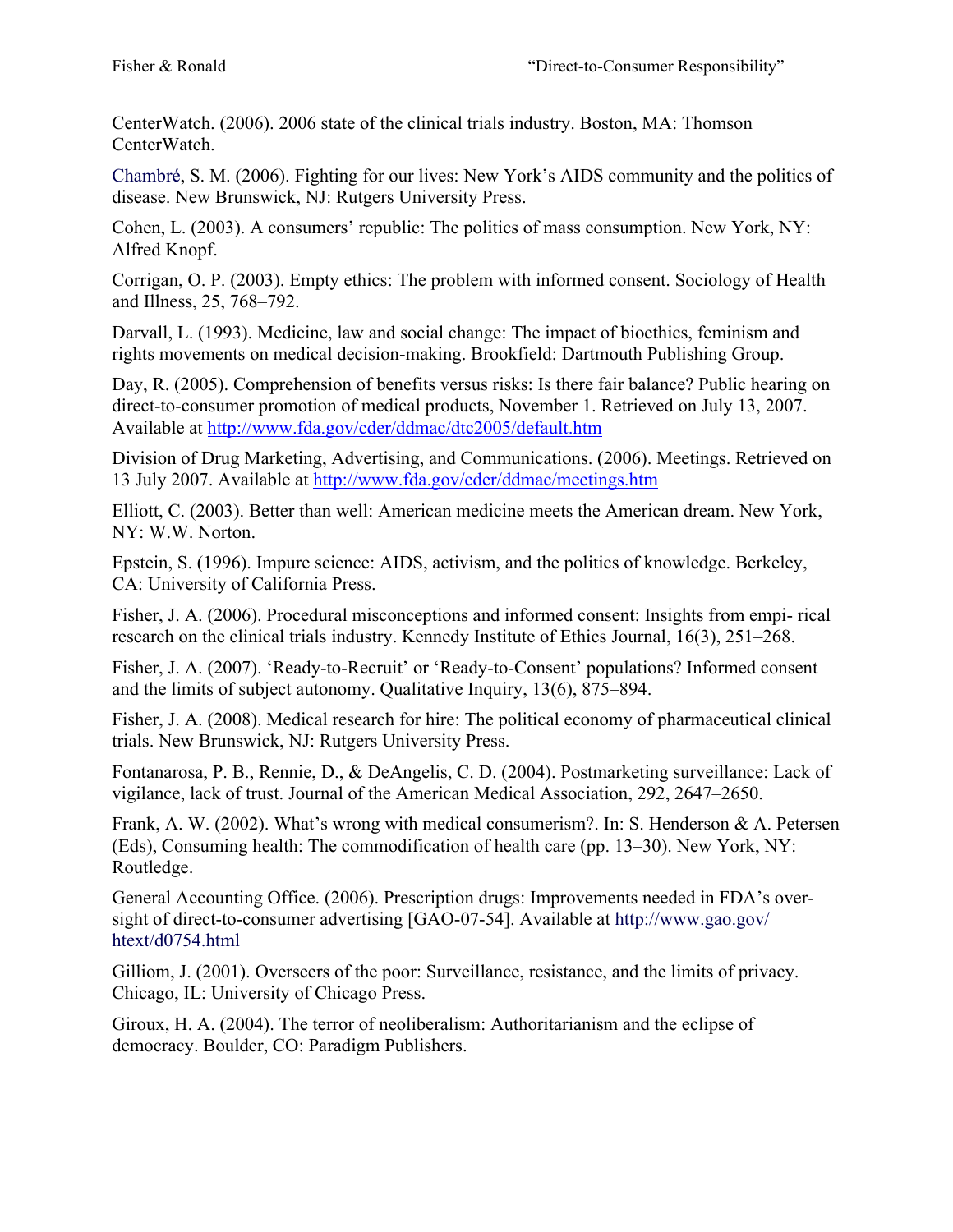Grace, V. M. (1991). The marketing of empowerment and the construction of the health consumer: A critique of health promotion. International Journal of Health Services, 21(2), 329– 343. [end of page 48]

Greenslit, N. (2005). Depression and consumption: Psychopharmaceuticals, branding, and new identity practices. Culture, Medicine, and Psychiatry, 29, 477–501.

Guidance for Industry on Consumer-Directed Broadcast Advertisements, 64 Fed. Reg. 43197. (1999).

Harvey, D. (2005). A brief history of neoliberalism. New York, NY: Oxford University Press.

Hausman, A. (2008). Direct-to-consumer advertising and its effect on patient requests. Journal of Advertising Research, 2, 42–56.

Hausman, A. V. (2003). DTC advertising and its impact on patient healthcare behaviors, in Food and Drug Administration, Direct-to-consumer promotion: Public meeting, September 22. Retrieved on 13 July 2007. Available at www.fda.gov/cder/ddmac/ DTCmeetingTranscript.doc

Henwood, F., Wyatt, S., Hart, A., & Smith, J. (2003). 'Ignorance is bliss sometimes': Constraints on the emergence of the 'informed patient' in the changing landscapes of health information. Sociology of Health and Illness, 25(6), 589–607.

Hess, D. J. (1997). Can bacteria cause cancer? Alternative medicine confronts big science. New York, NY: New York University Press.

Hogle, L. F. (2002). Claims and disclaimers: Whose expertise counts? Medical Anthropology, 21, 275–306.

Iizuka, T., & Jin, T. Z. (2005). The effect of prescription drug advertising on doctor visits. Journal of Economics and Management Strategy, 14(3), 701–727.

Johanns v. Livestock Marketing Association, 544 U. S. 550. (2005). Kalsher, M. (2006). Influence of presentation modality on communication of pharmaceutical risk information in direct-to-consumer (DTC) television commercials. Paper presented at16th World Congress in Ergonomics, Maastricht, The Netherlands.

Kassirer, J. P. (2005). On the take: How America's complicity with big business can endanger your health. New York, NY: Oxford University Press.

Klausner, J. D., Kim, A., & Kent, C. (2002). Are HIV drug advertisements contributing to increases in risk behavior among men in San Francisco, 2001? AIDS, 16, 15–16.

Kolata, G., & Eichenwald, K. (1999). Stopgap medicine: For the uninsured, experiments mayprovide the only treatment. New York Times, June 22.

Lee, C. (2006). New drugs declining, research costs increasing, GAO says. Washington Post,December 20, p. A08.

Lichtenberg, F. R. (2003). DTC advertising and public health, in Food and Drug Administration, Direct-to-consumer promotion: Public meeting, September 23. Retrieved on July 13, 2007. Available at www.fda.gov/cder/ddmac/DTCmeetingTranscript2.doc

Mack, J. (2007). Lunesta's Ad spending spree and other DTC oddities. Pharma marketing blog, December 13. Retrieved on January 26, 2008. Available at http://pharmamkting.blogspot.com/2007/12/lunestas-ad-spending-spree-and-other.html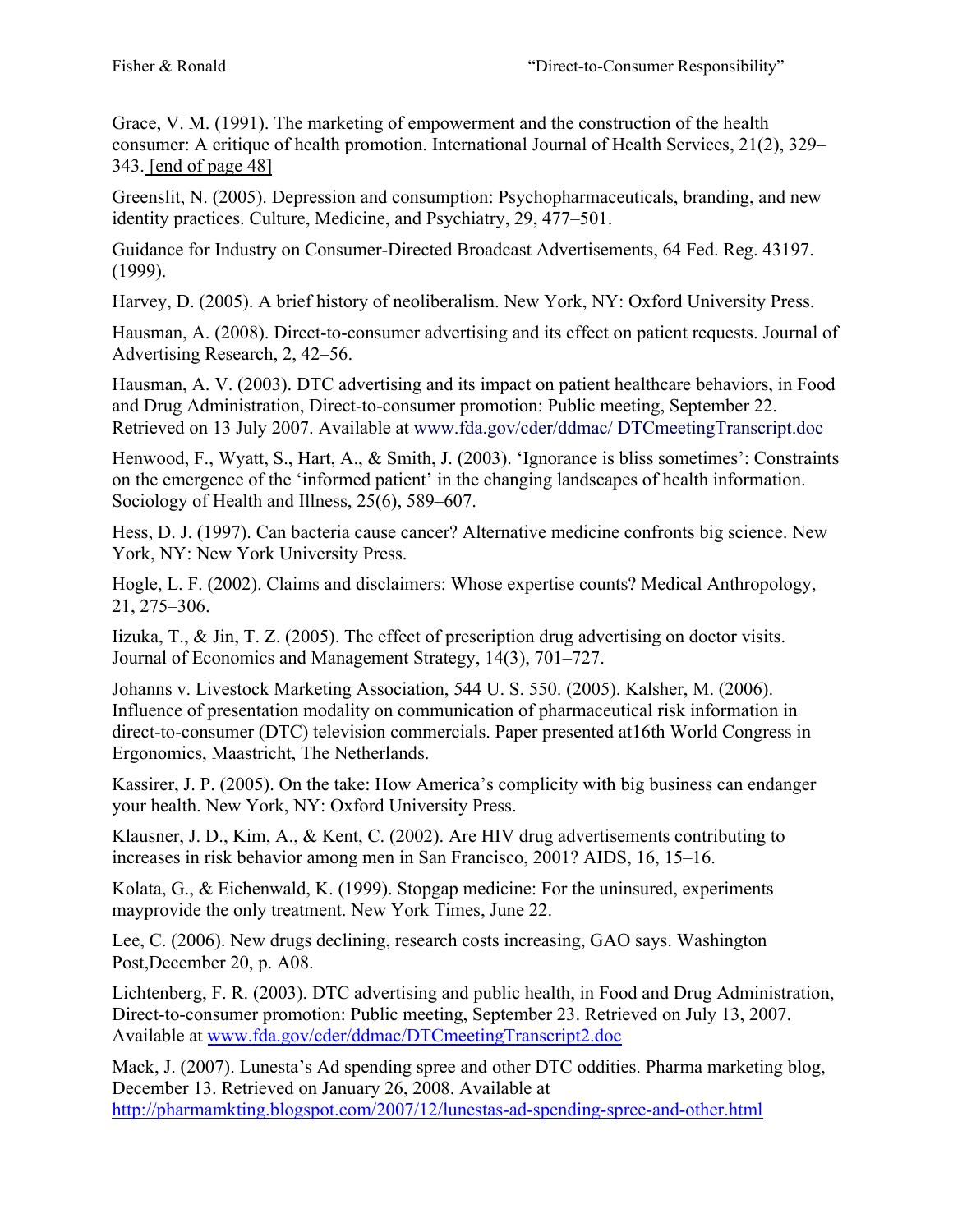Monahan, T. (2005). Globalization, technological change, and public education. New York, NY: Routledge.

Monahan, T., & Wall, T. (2007). Somatic surveillance: Corporeal control through information networks. Surveillance and Society, 4(3), 154–173.

Morgen, S. (2002). Into our own hands: The women's health movement in the United States, 1969–1990. New Brunswick, NJ: Rutgers University Press. [end of page 49]

Nichter, M., & Nichter, M. (1996). Anthropology and international health: Asian case studies. Amsterdam, NL: Gordon and Breach.

Niggle, C. (2003). Globalization, neoliberalism and the attack on social security. Review of Social Economy, 61(1), 51–71.

Petryna, A. (2007). Clinical trials offshored: On private sector science and public health. BioSocieties, 2(1), 21–40.

Petryna, A., Lakoff, A., & Kleinman, A. (Eds). (2006). Global pharmaceuticals: Ethics, markets, practices. Durham, NC: Duke University Press.

Pierson, P. (1994). Dismantling the welfare state? Reagan, Thatcher, and the politics of retrenchment. Cambridge, UK: Cambridge University Press.

Pines, W. L. (1999). A history and perspective on direct-to-consumer promotion. Food and Drug Law Journal, 54, 489–518.

Reuters. (2007). Survey finds 43.6 million uninsured in U.S. New York Times, June 26. Retrieved on 13 July 2007. Available at http://www.nytimes.com/2007/06/26/washington/ 26insure.html

Ronald, L. M. (2006). Empowered to consume: Direct-to-consumer advertising and pharmaceutical governance. Troy, NY: Rensselaer Polytechnic Institute.

Rose, N. (1999). Powers of freedom: Reframing political thought. New York, NY: Cambridge University Press.

Schram, S. F. (2006). Welfare discipline: Discourse, governance and globalization. Philadelphia, PA: Temple University Press.

Scott, W. R., Caronna, C. A., Ruef, M., & Mendel, P. J. (2000). Institutional change and healthcare organizations: From professional dominance to managed care. Chicago, IL: University of Chicago Press.

Shaffer, E., & Brenner, J. (2004). Trade and healthcare: Corporatizing vital human services. In: M. Fort, M. A. Mercer & O. Gish (Eds), Sickness and wealth: The corporate assault on global health. Cambridge, MA: South End Press.

Shah, S. (2006). The body hunters: How the drug industry tests its products on the world's poorest patients. New York, NY: The New Press.

Siminoff, L. A., Caputo, M., & Burant, C. (2004). The promise of empirical research in the study of informed consent theory and practice. HEC Forum, 16(1), 53–71.

Slaughter, E. (2003). Direct-to-consumer promotion: Public meeting, September 22. Retrieved on 13 July 2007, from Food and Drug Administration www.fda.gov/cder/ddmac/